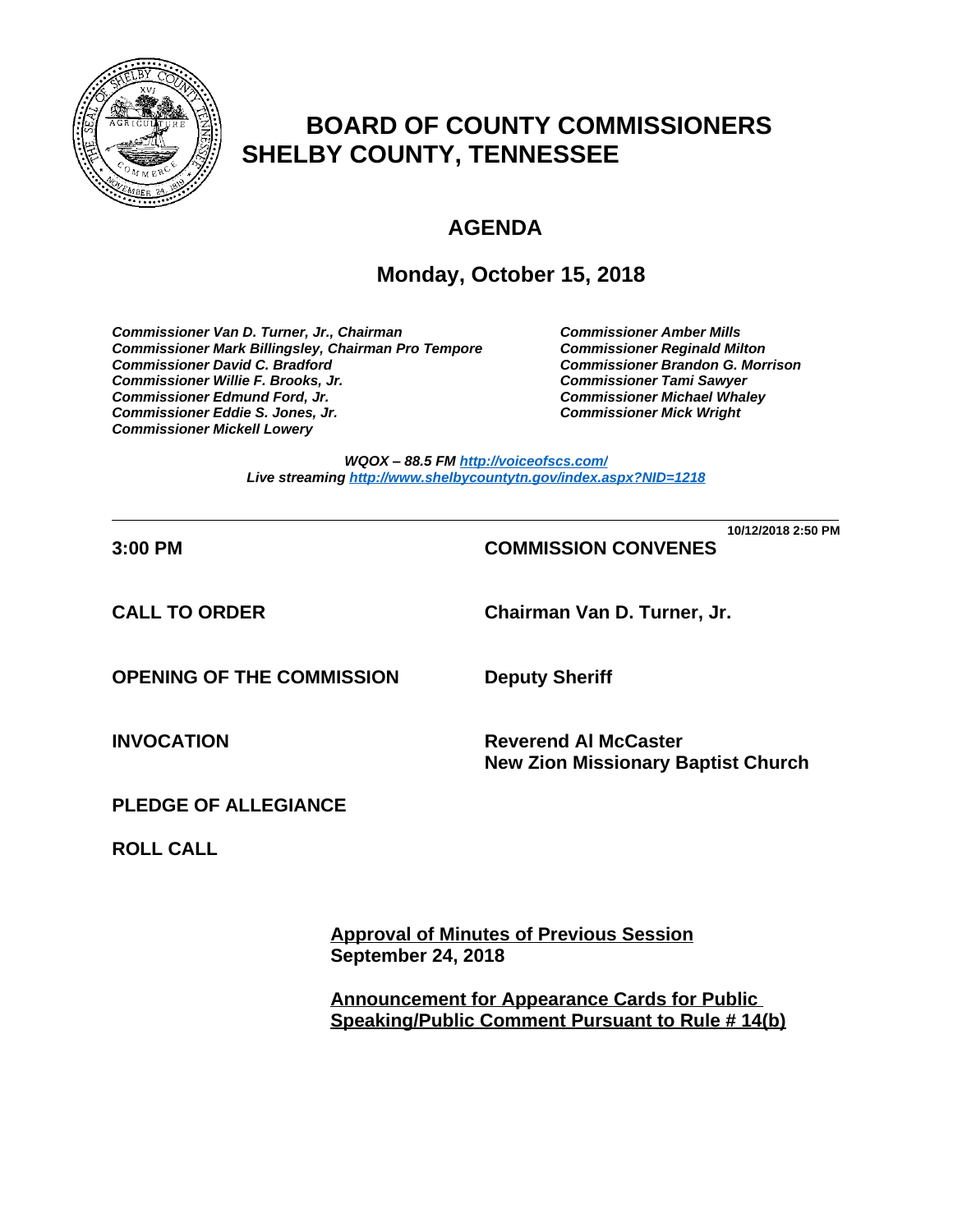## *C O N S E N T A G E N D A*

**Resolutions of Memorial, Sympathy and Commendation Zoning and Subdivisions Reports and/or Resolutions for Standing Committees 1. Resolution approving funding for the Bicentennial Celebration by appropriating funds from the FY19 Operating Budget in the amount of \$300,000.00 from the Economic Development Fund. This item requires expenditure of Economic Development Funds in the amount of \$300,000.00. Sponsored by Commissioner Willie F. Brooks, Jr. 2. Resolution approving the Election of Notaries Public for appointment and/or reappointment for Shelby County, Tennessee. Sponsored by Commissioner Eddie Jones.**

- **3. Resolution receiving and filing Oaths of Office for the Officials of Shelby County, Tennessee elected on August 2, 2018. Sponsored by Chairman Van Turner.**
- **4. Resolution in opposition to the second proposed termination of the United States Justice Department's Memorandum of Agreement regarding the Memphis Shelby County Juvenile Court's failure to protect the Constitutional Rights of the children of Shelby County. Sponsored by Chairman Van D. Turner, Jr. and Co-Sponsored by Commissioner Tami Sawyer.**
- **5. Resolution finding that seven properties, scheduled for tax sale number 1502 on October 23, 2018 pose an environmental risk or are nonconforming or non-buildable so as to allow the County Commission to advise the Clerk of the Chancery Court to not bid on such properties on behalf of Shelby County Government. Sponsored by Commissioner Amber Mills.**

**BROOKS Chairman, Economic Development & Tourism Committee**

**BILLINGSLEY Chairman, General Government Committee**

**BILLINGSLEY Chairman, General Government Committee**

**BILLINGSLEY Chairman, General Government Committee**

**MILLS Chairman, Delinquent Tax Property Committee**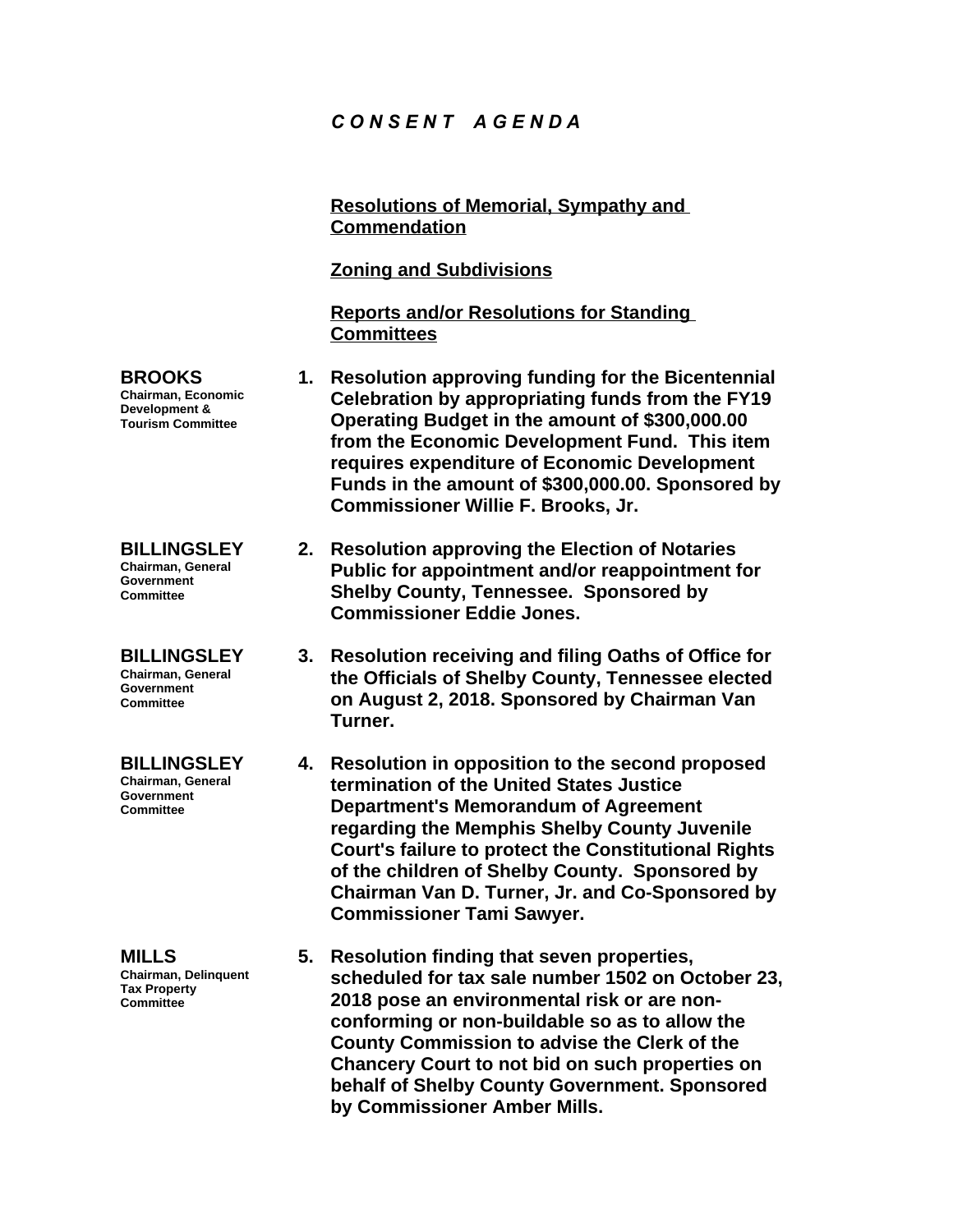**JONES Chairman, Workforce** 

**Development and CEP Grants Committee**

#### **JONES**

**Chairman, Workforce Development and CEP Grants Committee**

**JONES Chairman, Workforce Development and CEP Grants Committee**

#### **JONES**

**Chairman, Workforce Development and CEP Grants Committee**

#### **JONES**

**Chairman, Workforce Development and CEP Grants Committee**

#### **JONES**

**Chairman, Workforce Development and CEP Grants Committee**

- **6. Resolution awarding County Funds from the FY 2019 Operating Budget in the amount of \$5,000.00 to 5 for 5, a Charitable Organization. Sponsored by Commissioner Willie F. Brooks, Jr.**
- **7. Resolution awarding County Funds from the FY 2019 Operating Budget in the amount of \$15,000.00 to Almost Home Retreat, a Charitable Organization. Sponsored by Commissioner Mick Wright.**
- **8. Resolution awarding County Funds from the FY 2019 Operating Budget in the amount of \$5,000.00 to Barron Heights Community Development Corporation, a Charitable Organization. Sponsored by Commissioner Mickell Lowery.**
- **9. Resolution awarding County Funds from the FY 2019 Operating Budget in the amount of \$100,000.00 to the City of Bartlett, Tennessee, a Charitable Organization. Sponsored by Commissioner Mick Wright.**
- **10. Resolution awarding County Funds from the FY 2019 Operating Budget in the amount of \$10,000.00 to Juice Orange Mound, a Charitable Organization. Sponsored by Commissioner Reginald Milton.**
- **11. Resolution awarding County Funds from the FY 2019 Operating Budget in the amount of \$5,000.00 to Mid-South Food Bank, a Charitable Organization. Sponsored by Commissioner Mickell Lowery.**

**Approval of the Consent Agenda**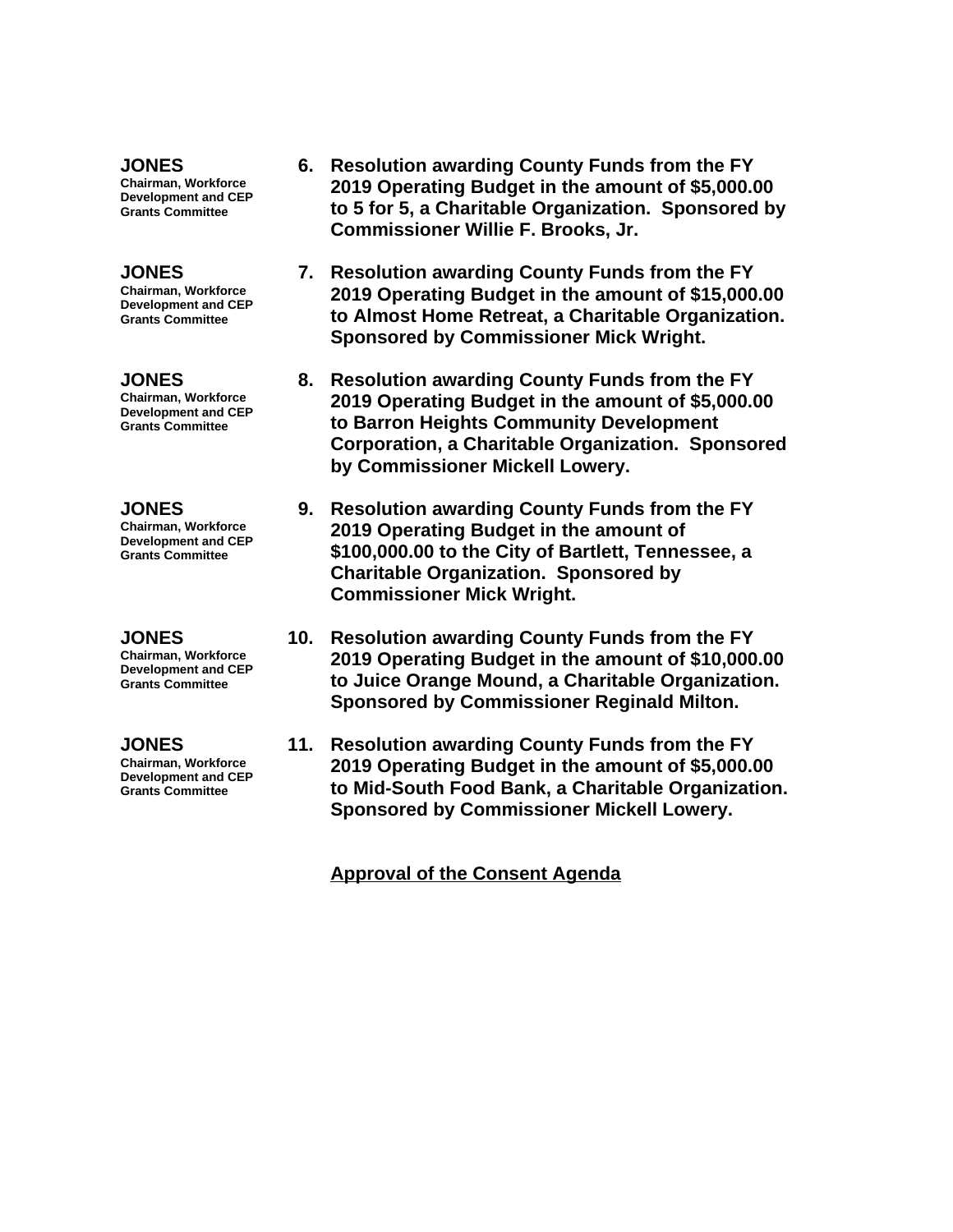## *R E G U L A R A G E N D A*

## **Elections, Appointments, and Confirmations**

**BILLINGSLEY Chairman, General Government Committee 12. Resolution approving John Zeanah as the Director for the Division of Planning and Development of Memphis and Shelby County, Tennessee. Sponsored by Commissioner Mark Billingsley.**

## **Ordinances**

**13. ORDINANCE - THIRD READING - An ordinance granting a franchise to XO Communications Services, LLC, and approving the execution of a franchise contract within the Unincorporated Areas of Shelby County, Tennessee. Sponsored by Commissioner Mark Billingsley.**

### **Zoning and Subdivisions**

**Reports and/or Resolutions for Standing Committees**

**14. Joint resolution of the Board of County Commissioners of Shelby County, Tennessee and the Council of the City of Memphis requesting State Legislation that mandates Primary Jurisdiction to the TBI in all investigations of deaths and critical injuries involving Law Enforcement Officers. Co-Sponsored by Commissioner Tami Sawyer and Commissioner Edmund Ford. (AMENDED IN OCTOBER 3, 2018 COMMITTEE MEETING)**

**LOWERY Chairman, Public Works Committee**

**SAWYER Chairman, Law Enforcement, Corrections & Courts Committee**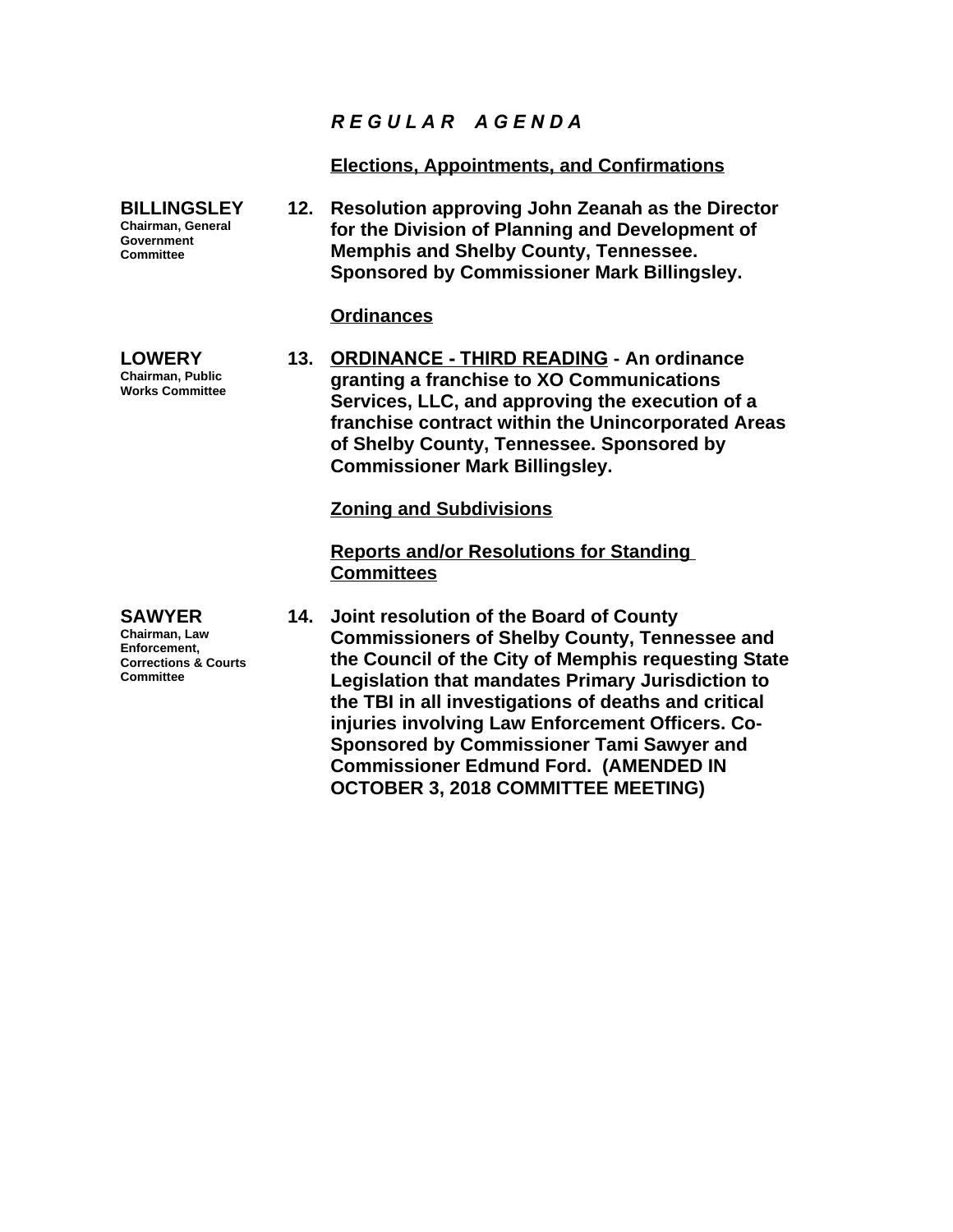#### **FORD**

**Chairman, Land Use, Planning, Transportation & Codes Committee**

- **15. Resolution amending the FY2019 Operating Budget and approving two contracts with Accela, Inc. for the purchase of a new permit management software system and Customized Solutions for project management of software business process transition in the amount not to exceed \$1,822,056.00. The Accela contract as it relates to the provision of professional services for the initial deployment shall commence upon execution and continue for 12 months, with the option, upon mutual agreement, to extend the initial term for a period not to exceed 6 months at no additional cost. The subscription term as it relates to subscribe services shall commence upon execution through June 30, 2019, with 5 additional one-year options to renew the subscribed services upon mutual agreement. The Customized Solutions contract shall commence upon execution and continue through June 30, 2019, with the option to renew for one additional one year period upon mutual consent. This item requires the expenditure of Code Enforcement Enterprise Fund Balance in the amount not to exceed \$1,822,056.00 and appropriate said funds. Sponsored by Chairman Van Turner. (SUBSTITUTE PROPOSAL FOR CONSIDERATION ON OCTOBER 15, 2018)**
- **16. Resolution awarding County Funds from the FY 2019 Operating Budget in the amount of \$7,000.00 to Feed The Needy, a Charitable Organization. Sponsored by Commissioner Mickell Lowery, Commissioner Eddie S. Jones, Jr. and Commissioner Willie F. Brooks, Jr. (AMENDED IN OCTOBER 3, 2018 COMMITTEE MEETING)**
- **17. Resolution awarding County Funds from the FY 2019 Operating Budget in the amount of \$12,000.00 to Greater Memphis Media, Inc., a Charitable Organization. Sponsored by Commissioner Van D. Turner, Jr. and Commissioner Mickell Lowery. (AMENDED IN OCTOBER 3, 2018 COMMITTEE MEETING)**

**JONES**

**Chairman, Workforce Development and CEP Grants Committee**

**JONES**

**Chairman, Workforce Development and CEP Grants Committee**